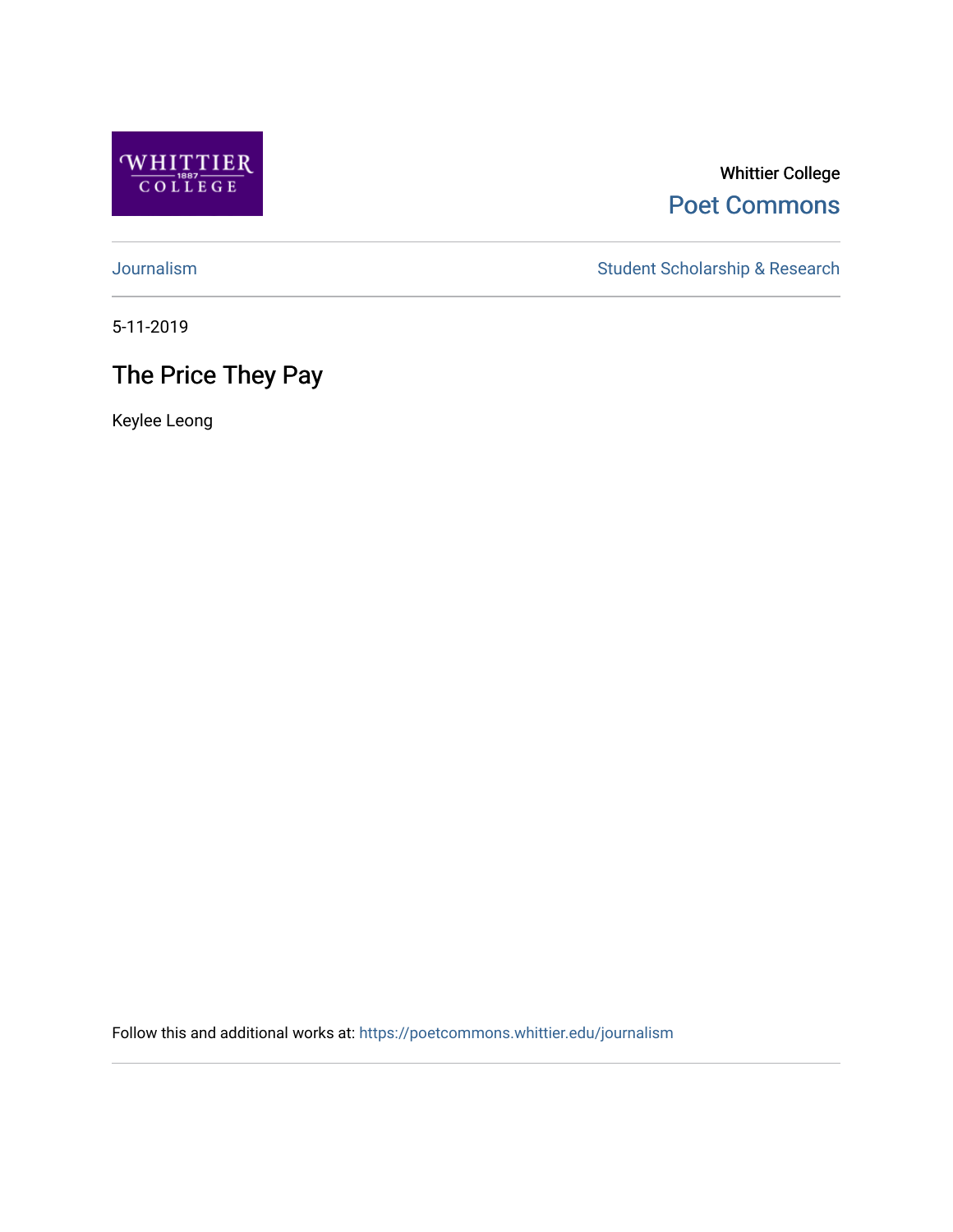# [POETINIS: DRINK IN THE TRUTH](https://medium.com/engl-201?source=post_page-----7330545fd91d----------------------)

# The Price They Pay

The Human Cost of Collegiate Athletics



# [Keylee Leong](https://medium.com/@kleong1?source=post_page-----7330545fd91d----------------------)

[May 11, 2019](https://medium.com/engl-201/the-price-they-pay-7330545fd91d?source=post_page-----7330545fd91d----------------------)  $\cdot$  7 min read  $\star$ 



Memorial Stadium Newman Field

illiam Bassett sits in a black office chair in the training room in the Graham Athletic Center moving and clicking a mouse across a desktop computer. The sophomore lacrosse player is taking his fifth imPACT concussion assessment test. His W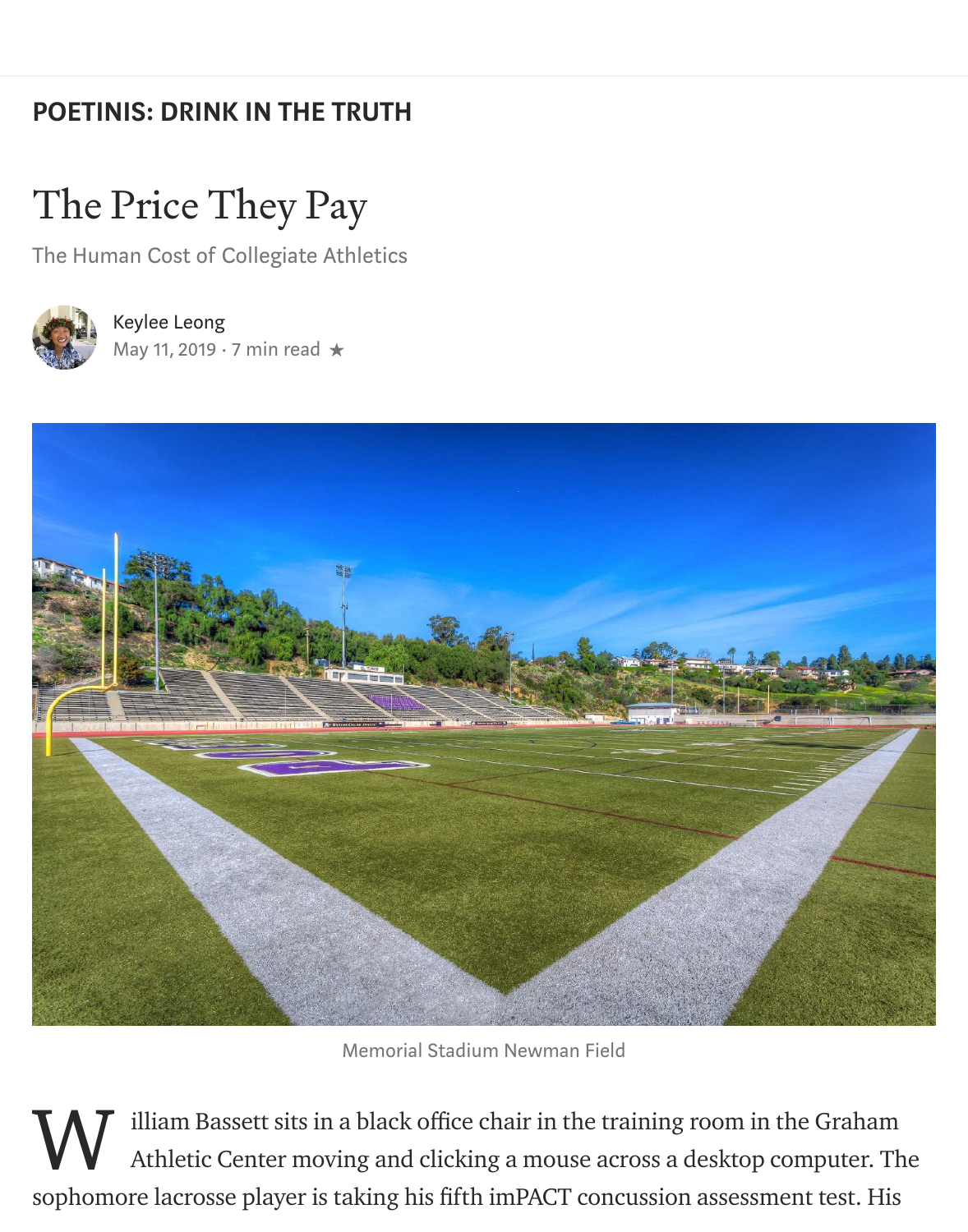curly black hair, still slick with sweat from practice, gets in his eyes and he wonders if that's what is slowing him down. When the test is over, he looks over at the trainers and heads to the locker room to change before he gets his results. It's slow Friday afternoon in the training room — only about 15 athletes had signed in.

College athletics have long provided "physical fitness, leadership skills, discipline, recreation and entertainment to student-athletes and others, often at a relatively low [cost," writes Forbes reporter Richard Vedder in March, 2018 article](https://www.forbes.com/sites/richardvedder/2018/03/14/perpetual-madness-not-just-in-march/#691de2f765bc) *The Three Reasons* College Sports Is An Ugly Business. The article discusses how athletes at major schools generate millions of dollars in revenue for the institutions but are often treated badly in the process.

These Division 1 athletes don't get a share of the money they make and there are numerous examples of colleges purposely dumbing down college classes for their athletes to keep them on the courts and away from the classroom. Vedder lists many occasions, but this one stuck out: "In North Carolina, thousands of students, many of them athletes, took phantom courses that made a mockery of academic integrity and the NCAA did nothing substantively."

Just because collegiate athletics are a bargain asset for campuses and their extended communities, though, doesn't mean it doesn't come with a cost. Especially for the scholar-athletes who put in thousands of hours of practice and make sacrifices for the chance to play in college[. According to the National Collegiate Athletic Association](https://www.ncaa.org/sites/default/files/Recruiting%20Fact%20Sheet%20WEB.pdf), the governing body overseeing collegiate athletics, fewer than two percent of college athletes will have a professional career. For most, this is the peak of competition.

Athletics at Whittier College became prominent in the 1920s. Back then, the school competed against national powerhouses such as USC and UCLA. The struggling football team has a storied history, not the least of which is because former president, Richard M. Nixon, was a benchwarmer.

Currently, the school offers a wide variety of Division III sports for student-athletes, including football, basketball, cross country, soccer, swimming and diving, tennis, track and field, lacrosse, water polo, golf, women's softball and volleyball, and men's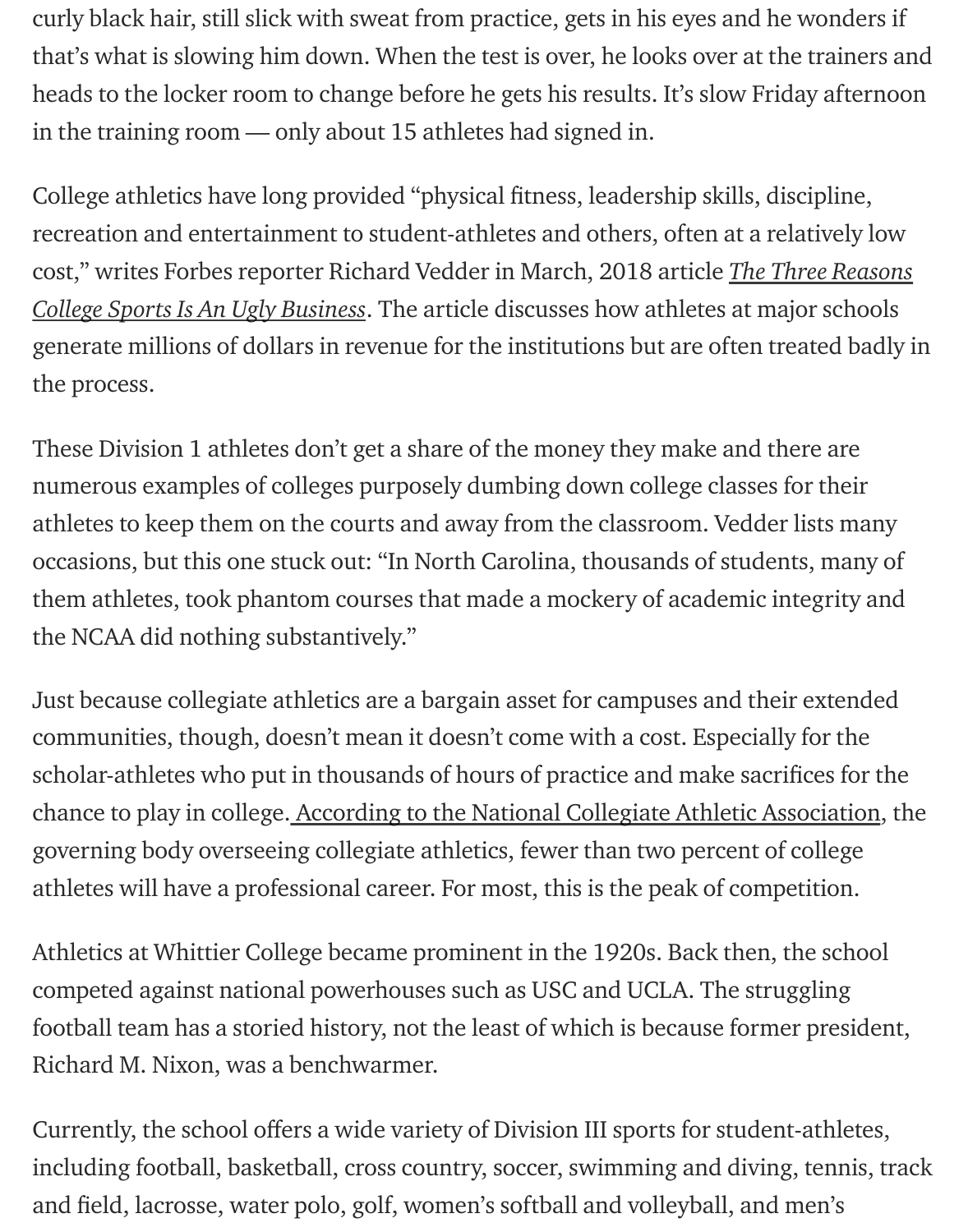baseball. We compete in the Southern California Intercollegiate Athletic Conference (SCIAC), against eight other area schools including Chapman, Occidental, La Verne and other similarly situated schools.

The Whittier Poets take their athletics seriously. The student body consists of 30.2 percent athletes according to [the Whittier College website.](https://www.whittier.edu/about/facts) Walking around campus, it's easy to spot the athletes with their Under Armor-sponsored gear, backpacks, hoodies, tshirts, pants, shoes, etc. Every athlete gets a custom set of apparel each season, as long as you can pay. In Division III, you don't get scholarships and the athletic department does not pay for the apparel and gear for most sports. Gearing up can range from \$150- \$300 out of pocket.



Even on our small campus, it takes two hands to count the number of people on crutches or riding those leg scooters. Most are athletes. It may be hard now to imagine a future prices to pay for playing college sports, but a 2017 Sports Illustrated article [looking at Division 1 athletes noted that two-thirds sustained major injuries and ha](https://www.si.com/edge/2017/10/31/former-college-athletes-chronic-injuries-health-issues)lf of those became chronic. College athletes are 2.5 times more likely to suffer from chronic injuries than non athletes.

Old injuries are no joke. Studies cited in the SI article indicate that health problems associated with injuries sustained playing college sports grow over time as the injuries limit former athletes' abilities to exercise — leading to increased risk for cardiovascular disease. According to the article, one study showed former college athletes perform worse in physical fitness tests than non athletes later in life. "You get a physical on the way in," says Paul Weinacht, a former offensive lineman at Stanford University who is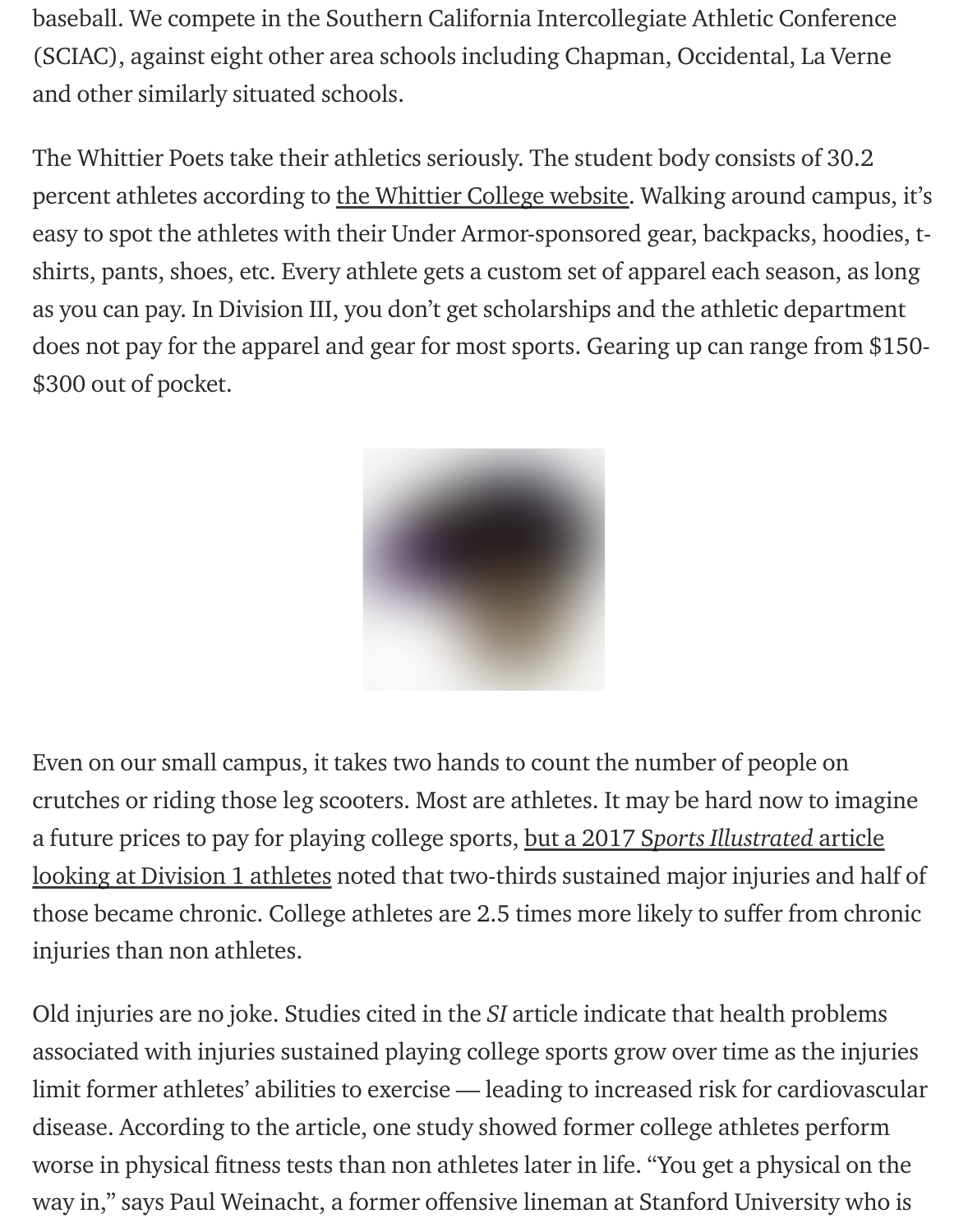quoted in the article. "But there isn't a physical on the way out. No one asks about your injuries when you leave."

...

"I remember this shooting pain and I knew I had a concussion, but it was also my fifth. You're not supposed to play after a fifth, so I didn't get off the field initially."

assett relaxes in his dorm room five out of the seven days during the week, his woodsman-esqe black beard creeping into his mustache. His concussion happened during a practice just days before the start of the spring semester. He attempted to duck a shot ball, but it hit the back of his head. The helmet helped with the impact, but a lacrosse ball is as hard as a rock and college players shoot at around 100 mph. B

"I remember this shooting pain and I knew I had a concussion, but it was also my fifth. You're not supposed to play after a fifth, so I didn't get off the field initially…I didn't want to stop playing. I still don't."

Bassett eventually waved to the trainer on hand, Keith Candelaria, who is also the head athletic trainer. They carted him back to the trainer's room and took the concussion test. Will's memory stats were a few points lower than average. His 2019 season was over.

After his concussion, Bassett had to drop all but two classes, but the school's disabilities services was able to keep him enrolled with just six credits. "Lacrosse has so much structure to my life and it really helped me organize stuff," he added, "having that cut out of my life made it really difficult to fill the rest of my time."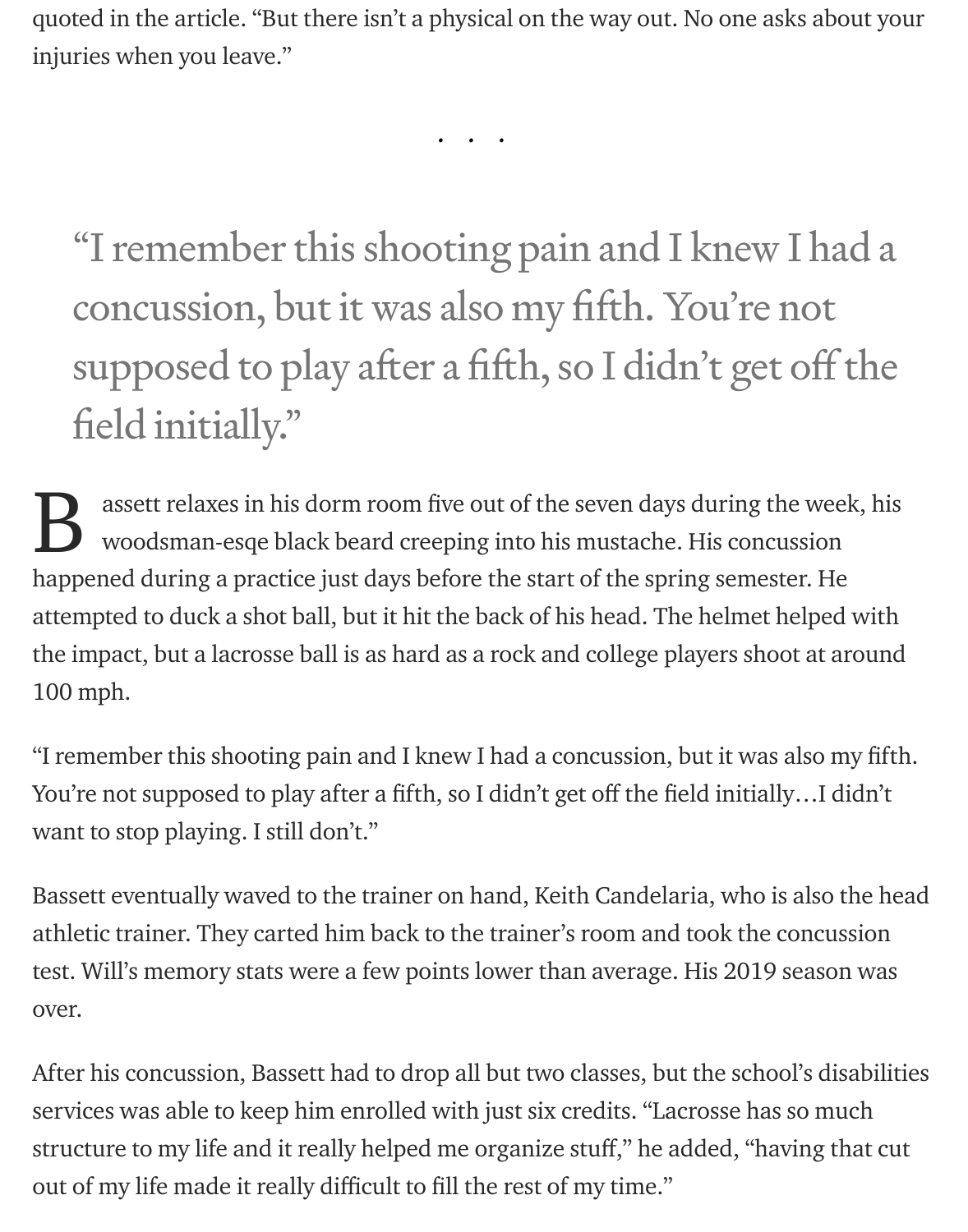Will is not the only athlete to experience this traumatic loss of purpose. Water polo player Sawyer Belville recently transferred to Whittier College from USC but broke her ankle in January and missed preseason. At first glance, Belville, who is from Chino, looks like she belongs with the hippies in Laguna with her wild blonde hair and floral everything. Windows rolled down and wind racing through our hair, she rcently took a break from her busy schecule to speed to the only hotspot in town, Chillin, where she walked in with no shoes and ordered an almond milk tea.

Belville says it killed her to not be able to play while she was injured. Sipping her drink, she recalls how she tripped while running. "I just didn't see the pinecone, but it saw me," she laughs, "and I ate it so hard."

Bellville left USC, the reigning Division 1 national women's water polo champs and current top seed in the NCAA tournament, for financial reasons. Her old coach, the [legendary Jovan Vavic was recently arrested in the college admissions scandal, which](https://www.latimes.com/local/lanow/la-me-college-admissions-scandal-usc-retools-20190426-story.html) hasn't put USC athletics in the best of light.

When I asked why she wanted to play Division III water polo when she could be doing something else, she said, "Without it, I would totally get fatter, but also I've been doing this my whole life. I wouldn't know what else to do with my time." Things seems to be working out, though. Bellville made it back from her injury to play this season and was twice named SCIAC athlete of the week[. She was recently made All-SCIAC.](https://www.wcpoets.com/sports/wwaterpolo/2018-19/releases/20190426ivvfqi)

"I've been doing this my whole life. I wouldn't know what else to do with my time."

ayton Bosque plays for Division 1 University of Hawaii's women's water polo. We recently spoke over facetime as he sat in her dorm room memorizing player rotations and plays for an upcoming game against UC Davis. Bosque is a biology major P

...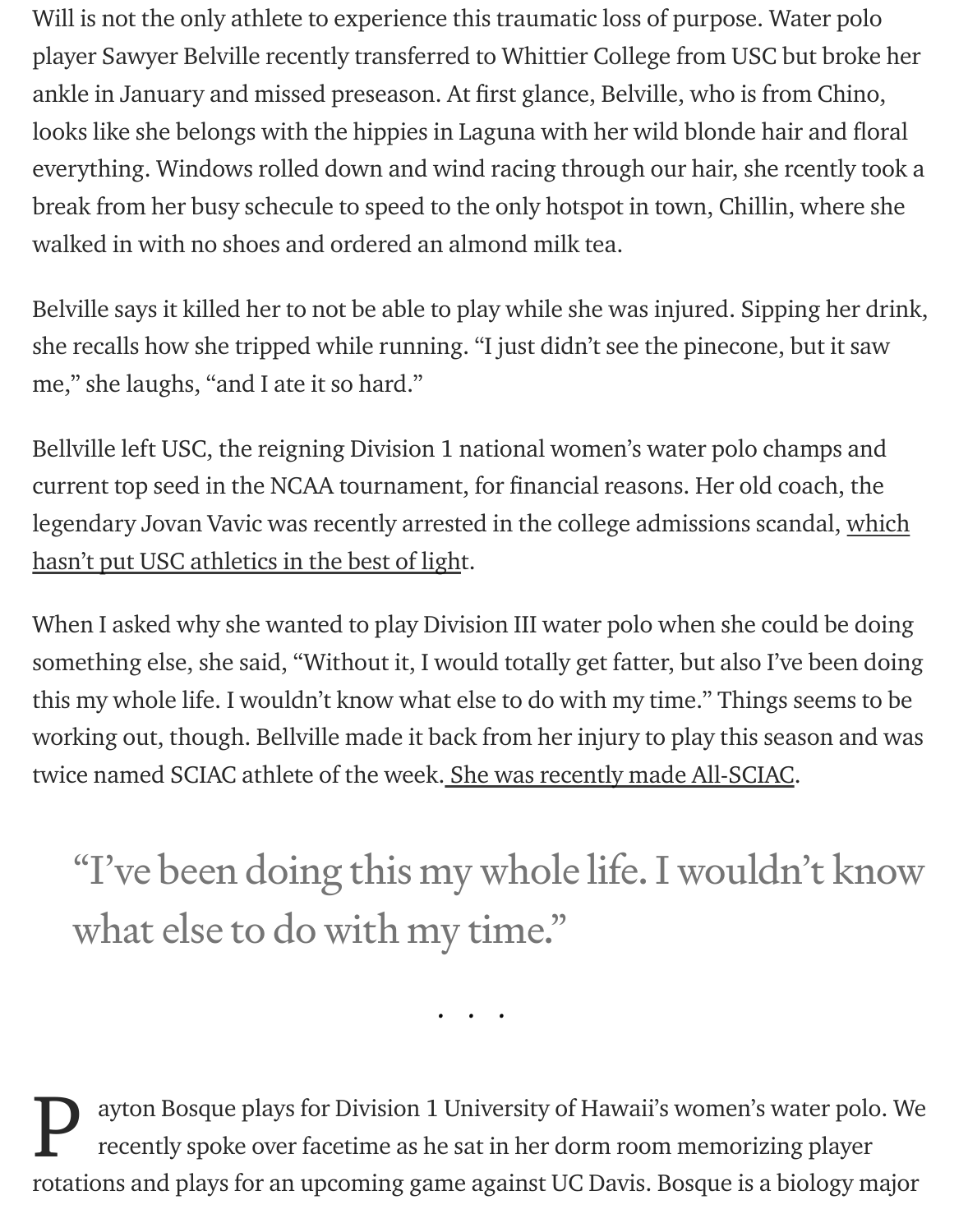who juggles practice, studying, and a busy social life. She recently popped a shoulder out during practice and had to sit out the second half on the season.

"It was frustrating to sit on the bench and watch. Getting back in was even worse because I don't play the same," she says, talking quickly with her eyes glued to her paper most the time. Even though she's not playing, she's still committed to her assignments from the coach.

Her perfect tan and sun-bleached brown bob cut give away that she's been getting in the pool regularly even with her injury. When I tell her about how college athletes often perform worse later in life, she says, "Yeah, I get that. People could burn out after playing at a collegiate level and not pay so much attention to their physical well-being."

I asked her if she was worried about this for herself.

"I'll be fine. I've always been active."

"I'm sure that's what all athletes think when they're younger," I respond.

"Well are you worried? You play in college, too, remember?"

This catches me off guard, but when I thought about it, I realized that I have tendonitis in both elbows and I sprained my knee last season. Water polo players are knowns to have really messed up knees and hips later on in life.

I tell Bosque that I'm worried I won't be able to walk right when I'm old. She nods in agreement and relays that her teammate had to get knee surgery because of water polo.

We sit in silence contemplating whether it was worth all the trouble. Or, at least I do. Soon, Bosque picks up her notebook and threws it in her back pack, saying she needs to go to the library to study or print out more paper work from her coach.

Bosque hangs up, leaving me thinking about my future and why I worked so hard to play a sport I would never be able to play again after college. Was it for the memories? The lifelong friends I could make? The satisfaction of living a healthy active lifestyle?